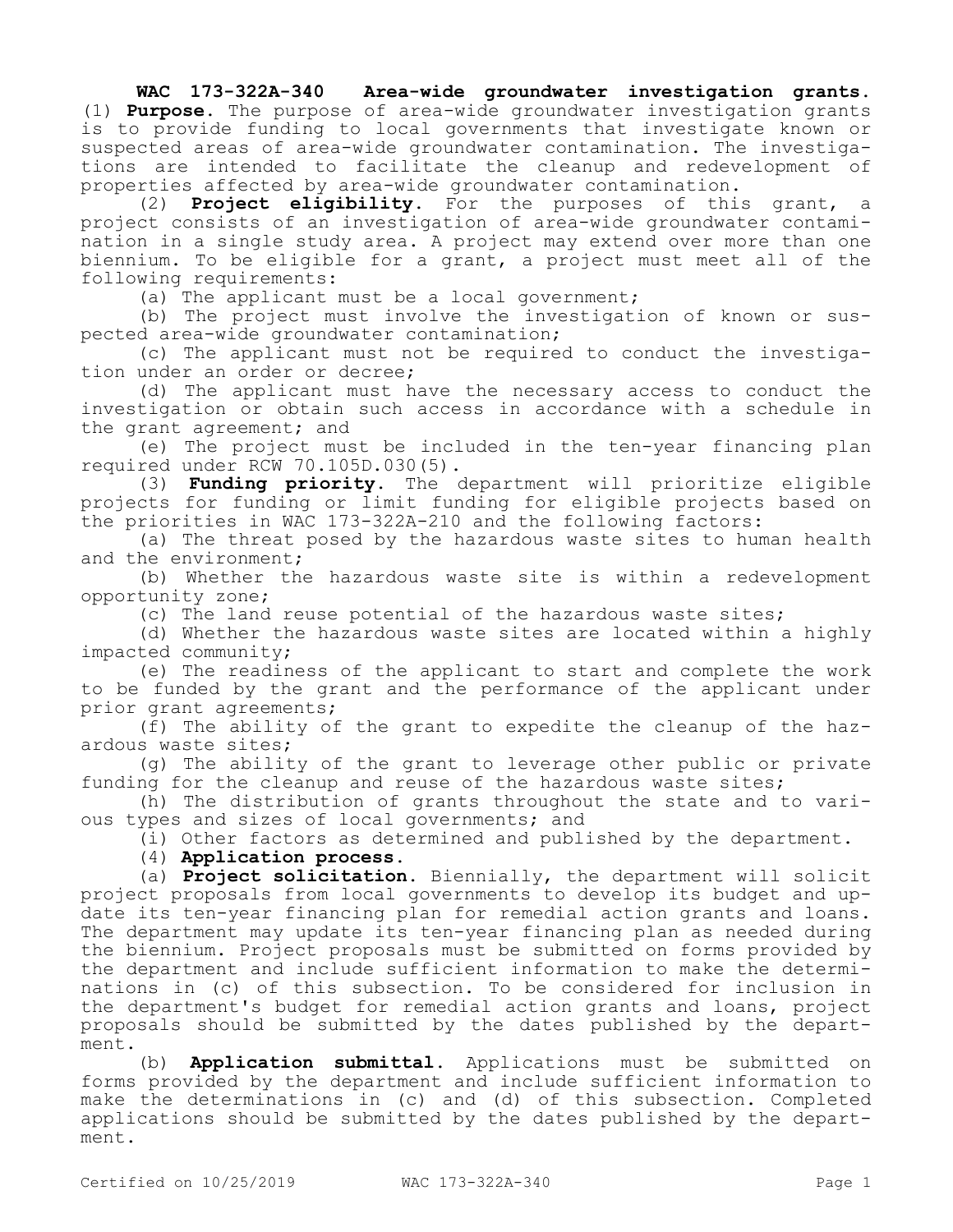(c) **Project evaluation and ranking.** Project proposals and applications will be reviewed by the department for completeness and evaluated to determine:

(i) Project eligibility under subsection (2) of this section; and

(ii) Funding priority under subsection (3) of this section.

(d) **Agreement development.** The department will make funding decisions only after funds have been appropriated. After deciding to fund an eligible project, the department will negotiate with the applicant the scope of work and budget for the grant and develop the agreement. The department will consider:

(i) Funding priority under subsection (3) of this section;

(ii) Cost eligibility under subsections (5) and (6) of this section;

(iii) Allowable funding under subsections (7) and (8) of this section; and

(iv) Availability of state funds and other funding sources.

(e) **Fund management.** The department may adjust funding levels or fund additional eligible projects during a biennium if additional funds should become available.

(5) **Cost eligibility.** To be eligible for funding, a project cost must be eligible under this subsection and the terms of the grant agreement and be approved by the department.

(a) **Eligible costs.** Eligible costs for an area-wide groundwater investigation grant include, but are not limited to, the reasonable costs for the following:

(i) Identifying the sources of the area-wide groundwater contamination;

(ii) Determining the nature and extent of the area-wide groundwater contamination;

(iii) Identifying the preferential groundwater contaminant migration pathways;

(iv) Identifying area-wide geologic and hydrogeologic conditions; and

(v) Establishing area-wide natural groundwater quality, including aquifer classification under WAC 173-340-720.

(b) **Ineligible costs.** Ineligible costs for an area-wide groundwater investigation grant include, but are not limited to, the following:

(i) The cost of developing the grant application or negotiating the grant agreement;

(ii) The cost of dispute resolution under the grant agreement;

(iii) Retroactive costs, except as provided under subsection (6) of this section;

(iv) Natural resource damage assessment and restoration costs and liability for natural resource damages under chapter 70.105D RCW or the federal cleanup law;

(v) Site development and mitigation costs not required as part of the remedial action;

(vi) Legal costs including, but not limited to, the costs of seeking client advice, pursuing cost recovery, contribution, or insurance claims, participating in administrative hearings, pursuing penalties or civil or criminal actions against persons, penalties incurred by the recipient, the cost of defending actions taken against the recipient, and any attorney fees incurred by the recipient; and

(vii) In-kind contributions.

(6) **Retroactive cost eligibility.** Retroactive costs are eligible for reimbursement if the costs are incurred during the period of a